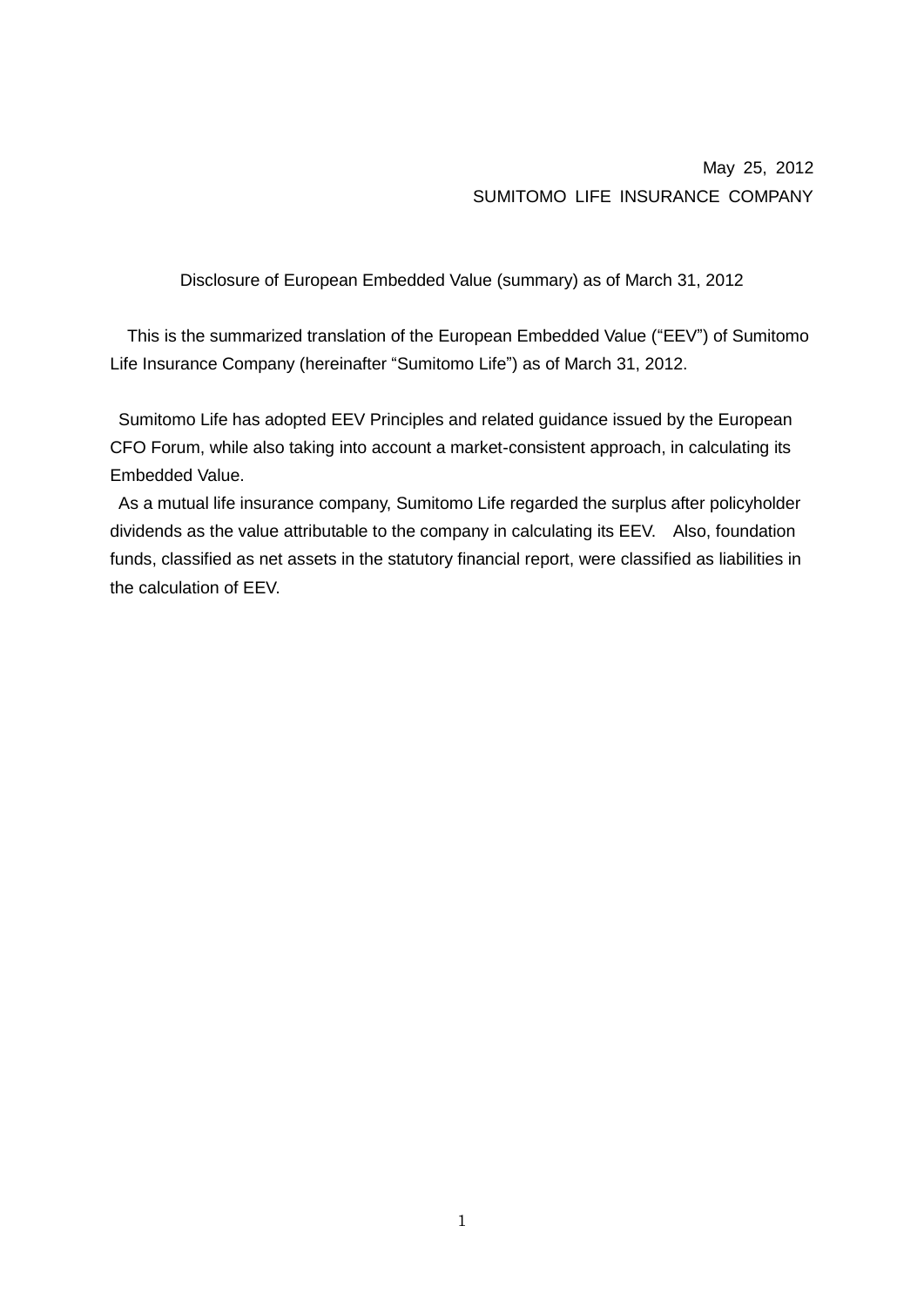### 1. EEV Results

### a. EEV Results

|            |                            |           |           | (billions of yen) |
|------------|----------------------------|-----------|-----------|-------------------|
|            |                            | March 31, | March 31, | Increase          |
|            |                            | 2011      | 2012      | (Decrease)        |
| <b>FFV</b> |                            | 1,969.5   | 2,318.5   | 348.9             |
|            | Adjusted net worth         | 861.2     | 1,313.4   | 452.2             |
|            | Value of in-force business | 1,108.2   | 1,005.0   | (103.2)           |

|                       |                |                | (billions of ven) |
|-----------------------|----------------|----------------|-------------------|
|                       | Year ended     | Year ended     | <b>Increase</b>   |
|                       | March 31, 2011 | March 31, 2012 | (Decrease)        |
| Value of new business | 156.7          |                | າ 1               |

## b. Adjusted Net Worth

|                    |                                                                                |           |           | (billions of yen) |
|--------------------|--------------------------------------------------------------------------------|-----------|-----------|-------------------|
|                    |                                                                                | March 31, | March 31, | Increase          |
|                    |                                                                                | 2011      | 2012      | (Decrease)        |
| Adjusted net worth |                                                                                | 861.2     | 1,313.4   | 452.2             |
|                    | Total net assets on the non-consolidated balance<br>Sheet <sub>S(Note)</sub>   | 444.4     | 492.6     | 48.2              |
|                    | Retained earnings in liabilities (after tax)                                   | 287.0     | 298.6     | 11.5              |
|                    | Unrealized gains (losses) on securities and miscellaneous<br>items (after tax) | 140.3     | 532.6     | 392.2             |
|                    | Unrealized gains (losses) on loans (after tax)                                 | 92.9      | 95.8      | 2.9               |
|                    | Unrealized gains (losses) on real estate (after tax)                           | (37.5)    | (44.9)    | (7.4)             |
|                    | Unrealized gains (losses) on liabilities (after tax)                           | (14.9)    | (11.9)    | 3.0               |
|                    | Unfunded retirement benefit obligation (after tax)                             | (51.0)    | (49.3)    | 1.6               |

(Note) Foundation funds, the total amount of valuation adjustments, and expected distributions from capital are excluded.

### c. Reconciliation of total net assets to adjusted net worth

|                                                            |           |                          | (billions of yen) |
|------------------------------------------------------------|-----------|--------------------------|-------------------|
|                                                            | March 31, | March 31,                | Increase          |
|                                                            | 2011      | 2012                     | (Decrease)        |
| Total net assets on the consolidated balance sheets (Note) | 450.4     | 496.6                    | 46.1              |
| PLUS Retained earnings in liabilities<br>(after tax)       | 287.0     | 298.6                    | 11.5              |
| PLUS Unrealized gains (losses) (after tax)                 | 174.8     | 567.6                    | 392.8             |
| PLUS Unfunded retirement benefit obligation<br>(after tax) | (51.0)    | (49.3)                   | 1.6               |
| LESS Book value of businesses not covered                  |           | $\overline{\phantom{0}}$ |                   |
| Adjusted net worth                                         | 861.2     | 1,313.4                  | 452.2             |

(Note) Foundation funds, the total amount of valuation adjustments, and expected distributions from capital are excluded.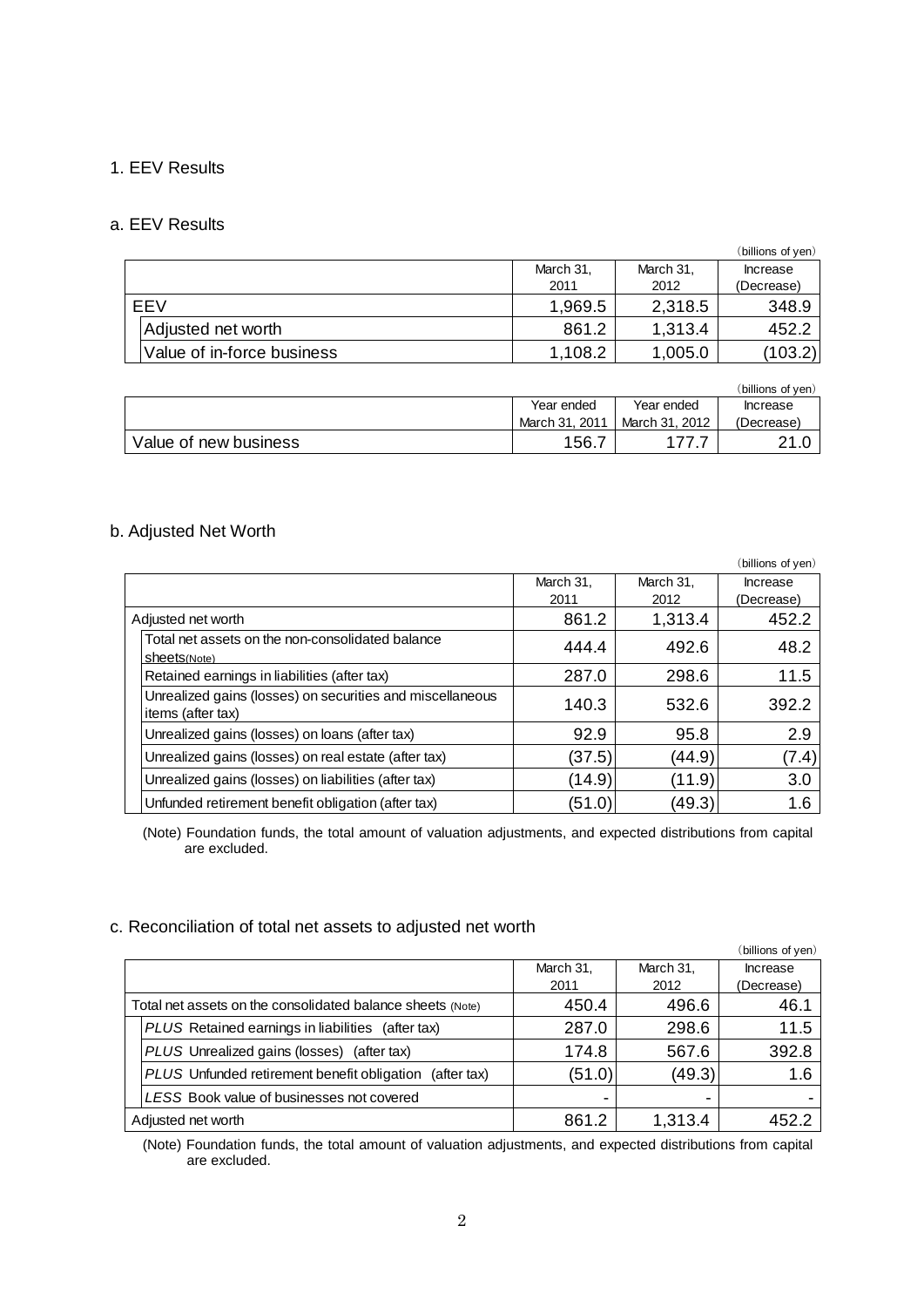#### d. Value of In-force Business(VIF)

|                            |                                                      |           |           | (billions of yen) |
|----------------------------|------------------------------------------------------|-----------|-----------|-------------------|
|                            |                                                      | March 31, | March 31, | Increase          |
|                            |                                                      | 2011      | 2012      | (Decrease)        |
| Value of in-force business |                                                      | 1,108.2   | 1,005.0   | (103.2)           |
|                            | Certainty equivalent present value of future profits | 1,473.6   | 1,388.8   | (84.8)            |
|                            | Time value of financial options and guarantees       | (126.7)   | (150.8)   | (24.1)            |
|                            | Cost of holding required capital (Note)              | (90.3)    | (69.8)    | 20.5              |
|                            | Cost of non-hedgeable risks                          | (148.2)   | (163.0)   | (14.8)            |

(Note) In the calculation of cost of holding required capital as of March 31, 2012, Sumitomo Life defines required capital as the amount required to maintain a solvency margin ratio of 400%, reflecting the revision of Japanese solvency margin standards. It was 600% under the previous standards.

#### e. Value of New Business

|                               |                                                      |                |                | (billions of yen) |
|-------------------------------|------------------------------------------------------|----------------|----------------|-------------------|
|                               |                                                      | Year ended     | Year ended     | Increase          |
|                               |                                                      | March 31, 2011 | March 31, 2012 | (Decrease)        |
| Value of new business (Note1) |                                                      | 156.7          | 177.7          | 21.0              |
|                               | Certainty equivalent present value of future profits | 203.9          | 200.7          | (3.1)             |
|                               | Time value of financial options and guarantees       | (27.6)         | (6.5)          | 21.0              |
|                               | Cost of holding required capital (Note2)             | (7.4)          | (4.9)          | 2.4               |
|                               | Cost of non-hedgeable risks                          | (12.1          | (11.5)         | 0.6               |

(Note1) The value of new business for the fiscal year ended March 31, 2012, includes ¥22.7 billion of positive result by the change in the corporate tax rates.

(Note2) In the calculation of cost of holding required capital for the fiscal year ended March 31, 2012, Sumitomo Life defines required capital as the amount required to maintain a solvency margin ratio of 400%, reflecting the revision of Japanese solvency margin standards. It was 600% under the previous standards.

The new business margin (the ratio of the value of new business to the present value of premium income) is as follows:

| remium income) is as follows:              |                |                |                   |
|--------------------------------------------|----------------|----------------|-------------------|
|                                            |                |                | (billions of yen) |
|                                            | Year ended     | Year ended     | Increase          |
|                                            | March 31, 2011 | March 31, 2012 | (Decrease)        |
| Value of new business<br>(a)               | 156.7          | 177.7          | 21.0              |
| Present value of premium income (b) (Note) | 2,291.0        | 1,897.3        | (393.7)           |
| New business Margin $(a) \div (b)$         | 6.8%           | 9.4%           | 2.5pt.            |

(Note) Future premium income is discounted by the risk-free rate used for the calculation of the value of new business.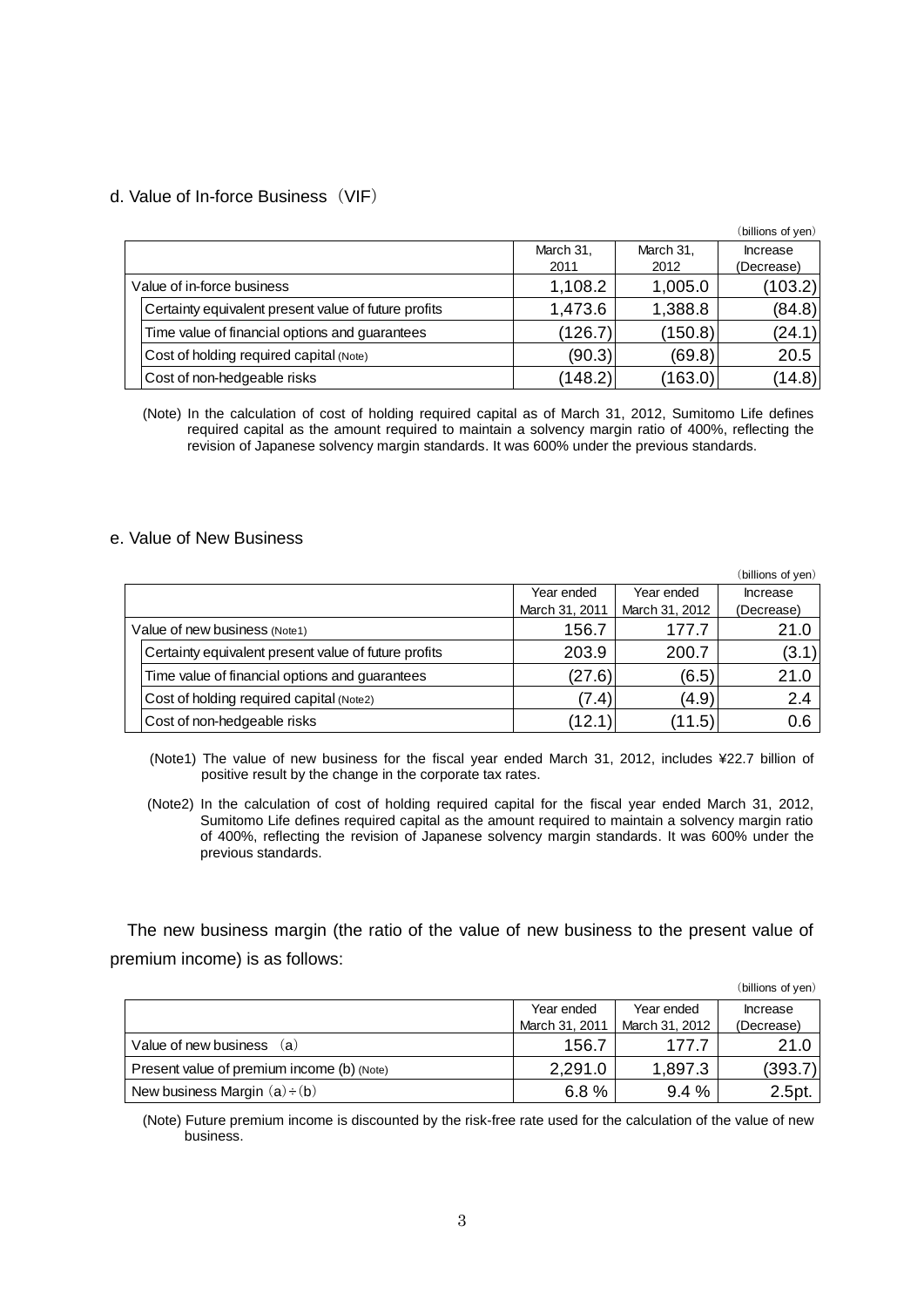## 2. Statement of changes in EEV

|                                                                                 |                       |                                  | (billions of yen) |
|---------------------------------------------------------------------------------|-----------------------|----------------------------------|-------------------|
|                                                                                 | Adjusted<br>net worth | Value of<br>in-force<br>business | EEV               |
| Values as of March 31, 2011                                                     | 861.2                 | 1,108.2                          | 1,969.5           |
| (1) Value of new business                                                       |                       | 177.7                            | 177.7             |
| Expected existing business contribution<br>(2)<br>(at the risk-free rate)       | 0.8                   | 14.9                             | 15.8              |
| Expected existing business contribution<br>(3)<br>(in excess of risk-free rate) | 12.7                  | 228.7                            | 241.5             |
| (4) Expected transfer from VIF to adjusted net<br>worth                         | 134.7                 | (134.7)                          |                   |
| in-force at beginning of year                                                   | 252.8                 | (252.8)                          |                   |
| new business                                                                    | (118.0)               | 118.0                            |                   |
| (5) Non-economic experience variances (Note1)                                   | (32.7)                | 16.9                             | (15.8)            |
| (6) Non-economic assumptions changes                                            |                       | 27.3                             | 27.3              |
| Economic variances<br>(7)                                                       | 305.8                 | (505.0)                          | (199.1)           |
| (8) Changes in corporate tax rates (Note2)                                      | 30.6                  | 70.8                             | 101.5             |
| Values as of March 31, 2012                                                     | 1,313.4               | 1,005.0                          | 2,318.5           |

(Note1) This item includes the impact of the changes in cost of holding required capital reflecting the revision of Japanese solvency margin standards.

(Note2) This item represents the impact of the latest changes in corporate tax rates. The impact for the new business is not included in this item as it has already been reflected in the Value of new business.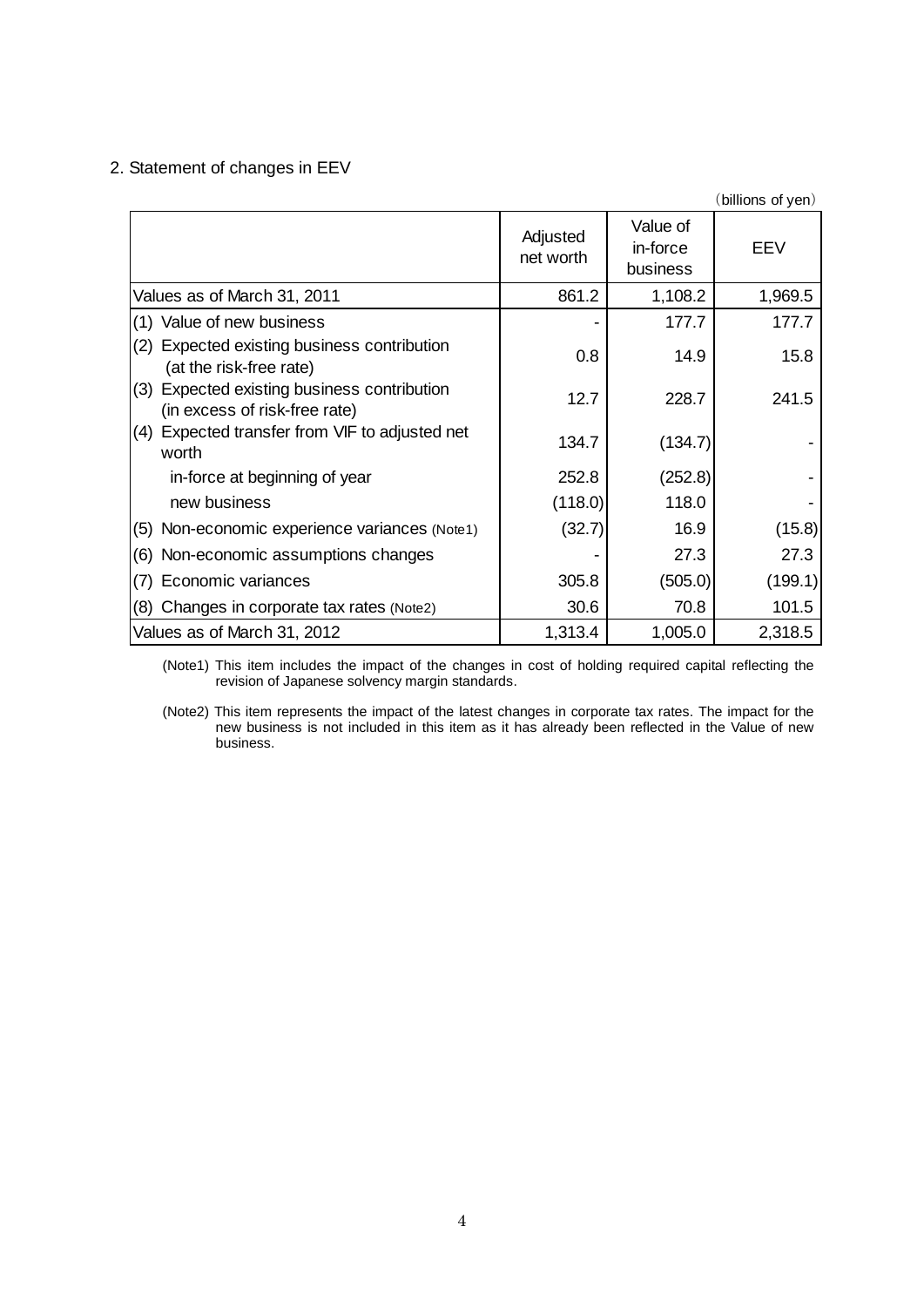# 3. Sensitivity Analysis

# a. Sensitivity Analysis of EEV

|                                                                                              |         | (billions of yen)             |
|----------------------------------------------------------------------------------------------|---------|-------------------------------|
|                                                                                              | EEV     | <b>Increase</b><br>(Decrease) |
| EEV as of March 31, 2012                                                                     | 2,318.5 |                               |
| Sensitivity 1: 50bp upward parallel shift in risk-free yield curve                           | 2,568.6 | 250.0                         |
| Sensitivity 2: 50bp downward parallel shift in risk-free yield curve                         | 2,013.2 | (305.3)                       |
| Sensitivity 3: 10% decline in equity and real estate values                                  | 2,163.5 | (154.9)                       |
| Sensitivity 4: 10% decline in maintenance expenses                                           | 2,399.7 | 81.1                          |
| Sensitivity 5: 10% decline in surrender and lapse rates                                      | 2,473.4 | 154.9                         |
| 5% decline in mortality and morbidity rates for life<br>Sensitivity 6:<br>insurance products | 2,500.4 | 181.9                         |
| 5% decline in mortality and morbidity rates for<br>Sensitivity 7:<br>annuities               | 2,315.7 | (2.7)                         |
| Sensitivity 8:<br>Setting required capital at statutory minimum level                        | 2,355.5 | 36.9                          |
| 25% increase in implied volatilities of equity and real<br>Sensitivity 9:<br>estate values   | 2,306.1 | (12.3)                        |
| Sensitivity 10: 25% increase in implied volatilities of swaptions                            | 2,275.5 | (42.9)                        |

Only the value of in-force business is affected in sensitivities 4 through 10. The following table shows the effect of sensitivities 1 through 3 on adjusted net worth.

|                |                                                       | (billions of yen)             |
|----------------|-------------------------------------------------------|-------------------------------|
|                |                                                       | <b>Increase</b><br>(Decrease) |
| Sensitivity 1: | 50bp upward parallel shift in risk-free yield curve   | (511.0)                       |
| Sensitivity 2: | 50bp downward parallel shift in risk-free yield curve | 441.8                         |
| Sensitivity 3: | 10% decline in equity and real estate values          | (146.9)                       |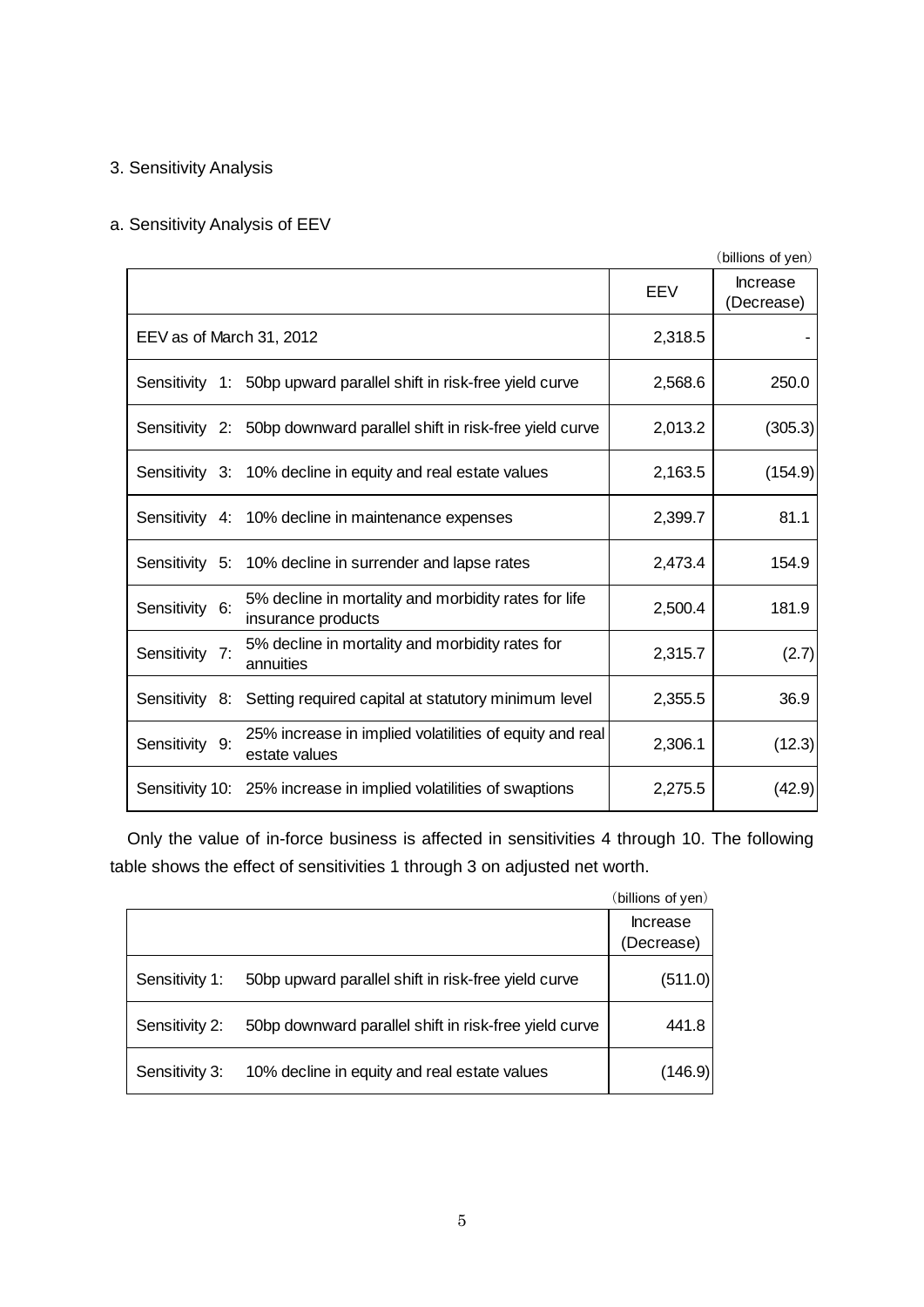|                |                                                                            |                          | (billions of yen)             |
|----------------|----------------------------------------------------------------------------|--------------------------|-------------------------------|
|                |                                                                            | Value of new<br>business | <b>Increase</b><br>(Decrease) |
|                | Value of new business for the fiscal year ended March 31, 2012             | 177.7                    |                               |
|                | Sensitivity 1: 50bp upward parallel shift in risk-free yield curve         | 202.7                    | 25.0                          |
|                | Sensitivity 2: 50bp downward parallel shift in risk-free yield curve       | 147.7                    | (29.9)                        |
|                | Sensitivity 3: 10% decline in equity and real estate values                | 177.7                    | (0.0)                         |
|                | Sensitivity 4: 10% decline in maintenance expenses                         | 182.1                    | 4.4                           |
|                | Sensitivity 5: 10% decline in surrender and lapse rates                    | 195.7                    | 18.0                          |
| Sensitivity 6: | 5% decline in mortality and morbidity rates for life<br>insurance products | 184.5                    | 6.8                           |
| Sensitivity 7: | 5% decline in mortality and morbidity rates for<br>annuities               | 177.7                    | 0.0                           |
| Sensitivity 8: | Setting required capital at statutory minimum level                        | 180.3                    | 2.6                           |
| Sensitivity 9: | 25% increase in implied volatilities of equity and real<br>estate values   | 177.4                    | (0.2)                         |
|                | Sensitivity 10: 25% increase in implied volatilities of swaptions          | 175.3                    | (2.3)                         |

b. Sensitivity analysis of the value of new business

# 4. Note

The calculation of EEV requires numerous assumptions regarding future projections that are subject to risks and uncertainties. Future results may differ from those assumptions used in the calculation of EEV.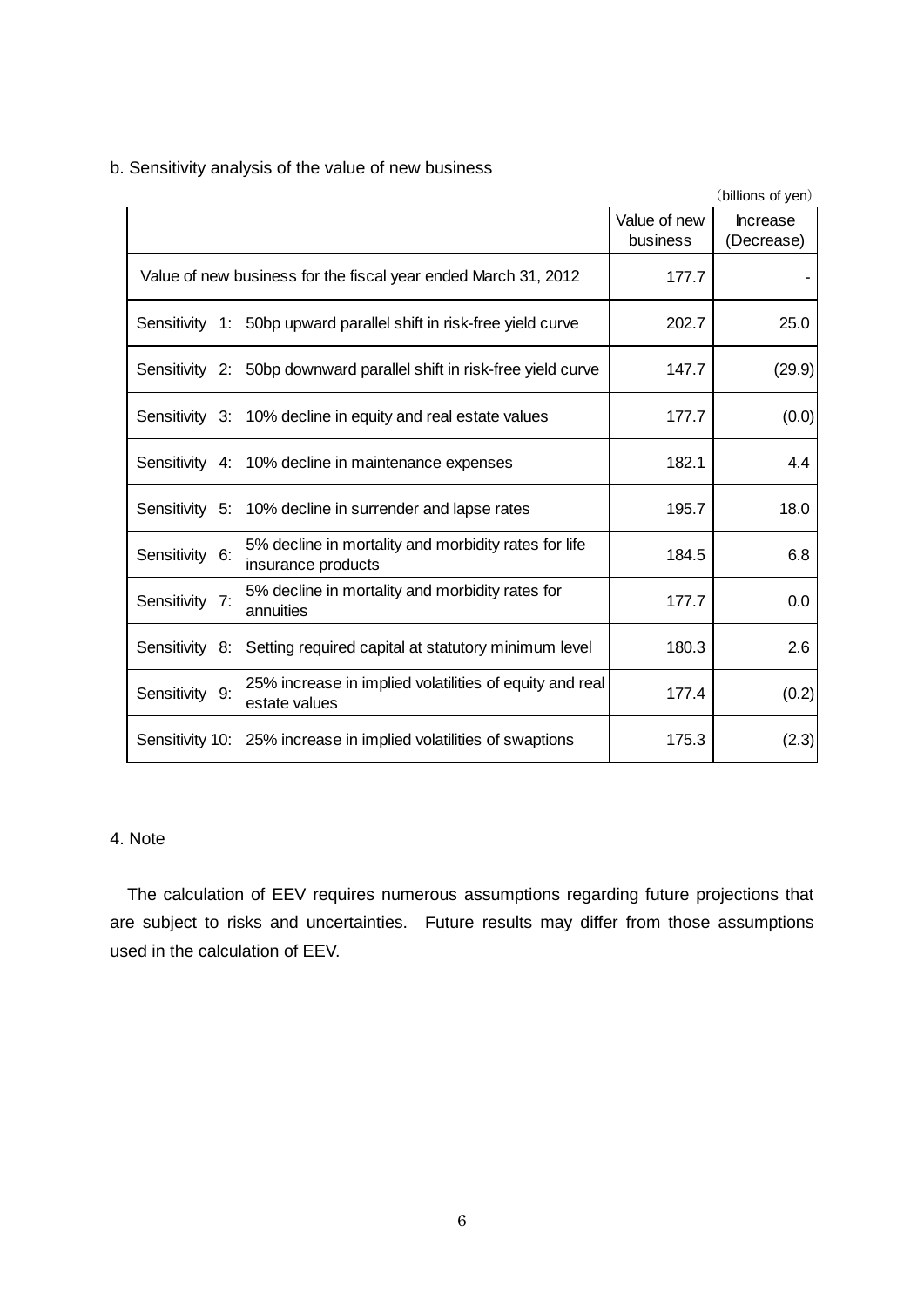### Appendix: Principal EEV Assumptions

### 1. Economic assumptions

### a. Risk-free rate

In the certainty equivalent calculation and the interest rate model calibration, Japanese Government Bonds (JGBs) are used as a proxy for risk-free rates.

Given the poor liquidity of ultra-long JGBs, we have extrapolated risk-free rates for tenors greater than 30 years with reference to the shape of the Japanese swap rates with 30 to 50 year tenors as the observable market rates.

The table below shows, for selected tenors, the risk-free rates (spot rates) which are used in the calculations.

| Tenor    | March 31, 2011 | March 31, 2012 |
|----------|----------------|----------------|
| 1 year   | 0.151%         | 0.104%         |
| 2 years  | 0.198%         | 0.123%         |
| 3 years  | 0.281%         | 0.173%         |
| 4 years  | 0.408%         | 0.250%         |
| 5 years  | 0.492%         | 0.332%         |
| 10 years | 1.268%         | 1.050%         |
| 15 years | 1.884%         | 1.600%         |
| 20 years | 2.198%         | 1.914%         |
| 25 years | 2.278%         | 1.998%         |
| 30 years | 2.335%         | 2.106%         |
| 35 years | 2.383%         | 2.200%         |
| 40 years | 2.419%         | 2.271%         |
| 45 years | 2.452%         | 2.327%         |
| 50 years | 2.511%         | 2.375%         |

(Source:Bloomberg (interpolated/extrapolated) )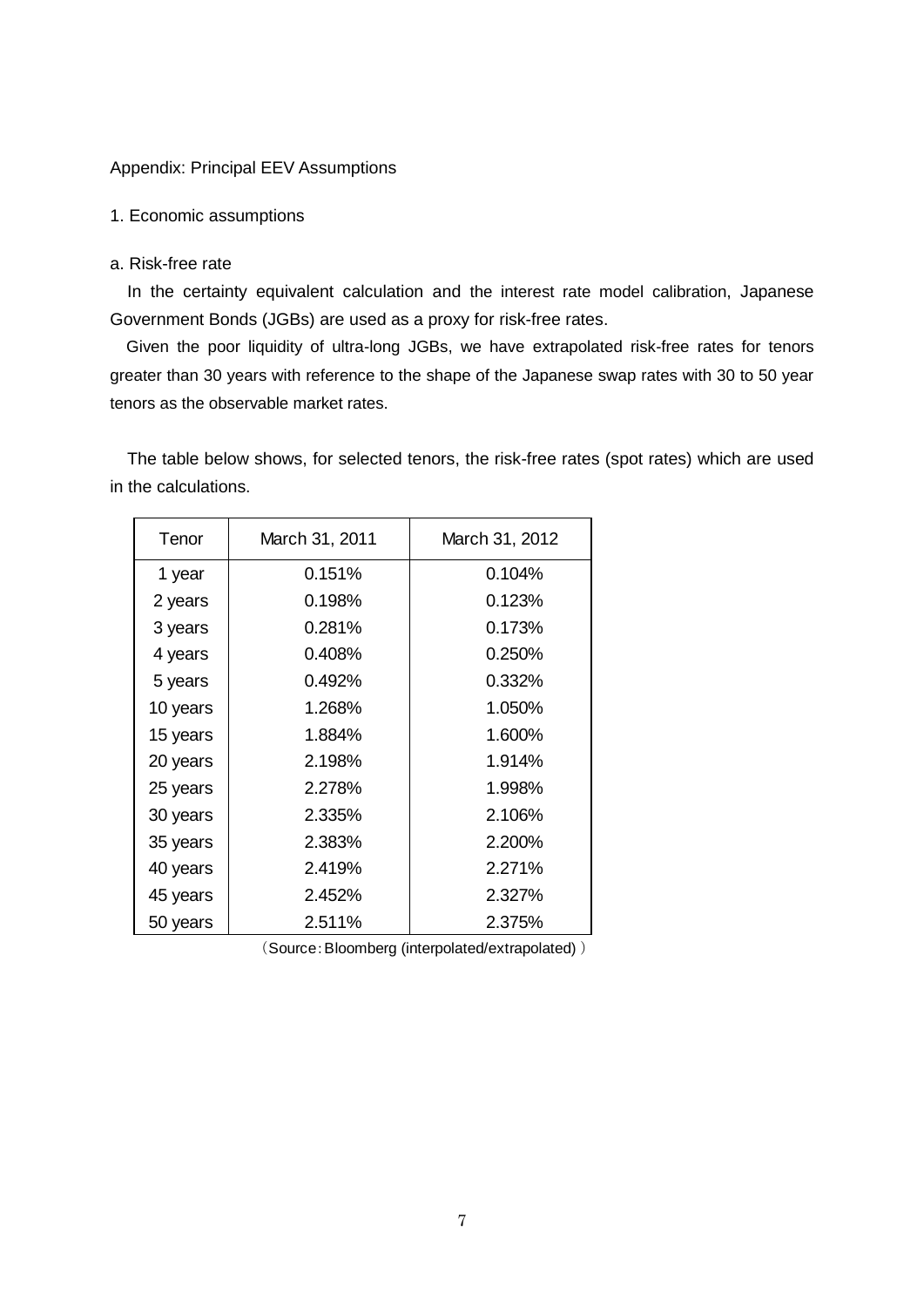#### b. Principal dynamic assumption

(1) Interest rate model

As an interest rate model, Sumitomo Life has adopted a single-factor Hull-White model, in which interest rates associated with Japanese yen, U.S. dollars, Euros and British pounds are calculated. The model has been adjusted to be in line with a risk-neutral approach in which Japanese yen is set as a base currency, and correlations between the interest rates have also been taken into account. The interest rate model has been calibrated to be consistent with the market environment as of each reporting date, and parameters used are estimated from the yield curve and implied volatilities of interest rate swaptions with various maturities. 5,000 scenarios are used in calculating the time value of financial options and guarantees through the stochastic method.

A summary of implied volatilities of interest rate swaptions used to calibrate the scenarios is as follows:

|                 |               |            | March 31, 2011 |            |            | March 31, 2012 |            |            |            |
|-----------------|---------------|------------|----------------|------------|------------|----------------|------------|------------|------------|
| Option<br>Tenor | Swap<br>Tenor | <b>JPY</b> | <b>USD</b>     | <b>EUR</b> | <b>GBP</b> | <b>JPY</b>     | <b>USD</b> | <b>EUR</b> | <b>GBP</b> |
| 5 years         | 5 years       | 32.5%      | 22.9%          | 19.2%      | 16.5%      | 34.8%          | 30.3%      | 27.5%      | 25.1%      |
| 5 years         | 7 years       | 30.1%      | 21.9%          | 18.7%      | 15.8%      | 31.7%          | 29.0%      | 26.5%      | 23.1%      |
| 5 years         | 10 years      | 28.2%      | 21.0%          | 18.6%      | 15.1%      | 29.4%          | 28.0%      | 25.8%      | 21.4%      |
| 7 years         | 5 years       | 26.7%      | 20.7%          | 17.5%      | 14.4%      | 30.1%          | 27.3%      | 24.4%      | 20.1%      |
| 7 years         | 7 years       | 25.7%      | 20.0%          | 17.2%      | 13.9%      | 29.5%          | 26.6%      | 24.1%      | 19.3%      |
| 7 years         | 10 years      | 25.3%      | 19.4%          | 17.5%      | 13.8%      | 27.1%          | 26.5%      | 24.4%      | 19.0%      |
| 10 years        | 5 years       | 23.6%      | 18.3%          | 15.9%      | 13.0%      | 26.8%          | 24.9%      | 22.5%      | 17.4%      |
| 10 years        | 7 years       | 23.6%      | 17.9%          | 16.0%      | 13.1%      | 26.3%          | 24.9%      | 23.1%      | 17.5%      |
| 10 years        | 10 years      | 24.0%      | 17.7%          | 16.5%      | 12.7%      | 26.2%          | 24.2%      | 24.2%      | 17.1%      |

Interest rate swaptions implied volatilities

(Source:Bloomberg)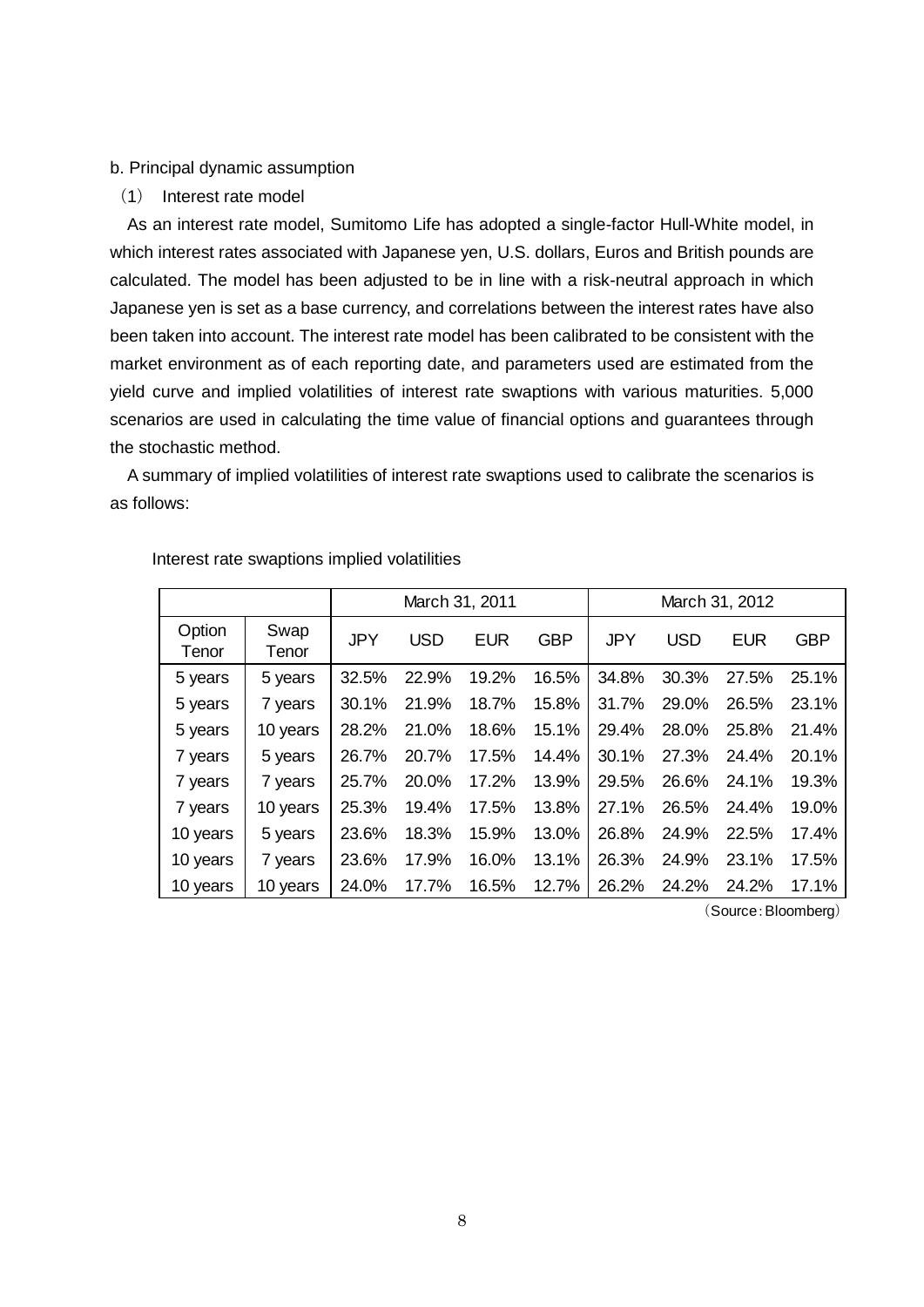# (2) Implied volatilities of equities and currencies

Volatilities of major equity indices and currencies are calibrated based on implied volatilities of options traded in the market. Implied volatilities used to calibrate the scenarios are as follows:

## Stock options

|            | Underlying         | Option  | Volatility     |                |  |  |
|------------|--------------------|---------|----------------|----------------|--|--|
| Currency   | Asset              | Tenor   | March 31, 2011 | March 31, 2012 |  |  |
|            |                    | 3 years | 21.4%          | 21.4%          |  |  |
| <b>JPY</b> | Nikkei225          | 4 years | 21.5%          | 21.9%          |  |  |
|            |                    | 5 years | 21.7%          | 22.5%          |  |  |
| <b>USD</b> |                    | 3 years | 20.7%          | 22.5%          |  |  |
|            | <b>S&amp;P 500</b> | 4 years | 21.5%          | 23.4%          |  |  |
|            |                    | 5 years | 22.4%          | 24.2%          |  |  |
| <b>EUR</b> |                    | 3 years | 20.6%          | 24.7%          |  |  |
|            | Euro<br>Stoxx50    | 4 years | 20.7%          | 25.1%          |  |  |
|            |                    | 5 years | 21.1%          | 25.3%          |  |  |
| <b>GBP</b> |                    | 3 years | 18.8%          | 22.2%          |  |  |
|            | <b>FTSE 100</b>    | 4 years | 19.4%          | 23.2%          |  |  |
|            |                    | 5 years | 20.1%          | 24.1%          |  |  |

(Source:several investment banks)

Currency options

|            | Option  | Volatility     |                |  |  |  |  |
|------------|---------|----------------|----------------|--|--|--|--|
| Currency   | Tenor   | March 31, 2011 | March 31, 2012 |  |  |  |  |
| <b>USD</b> | 5 years | 16.4%          | 15.0%          |  |  |  |  |
| <b>EUR</b> | 5 years | 19.2%          | 17.7%          |  |  |  |  |
| GBP        | 5 years | 17.8%          | 16.6%          |  |  |  |  |

(Source:Bloomberg)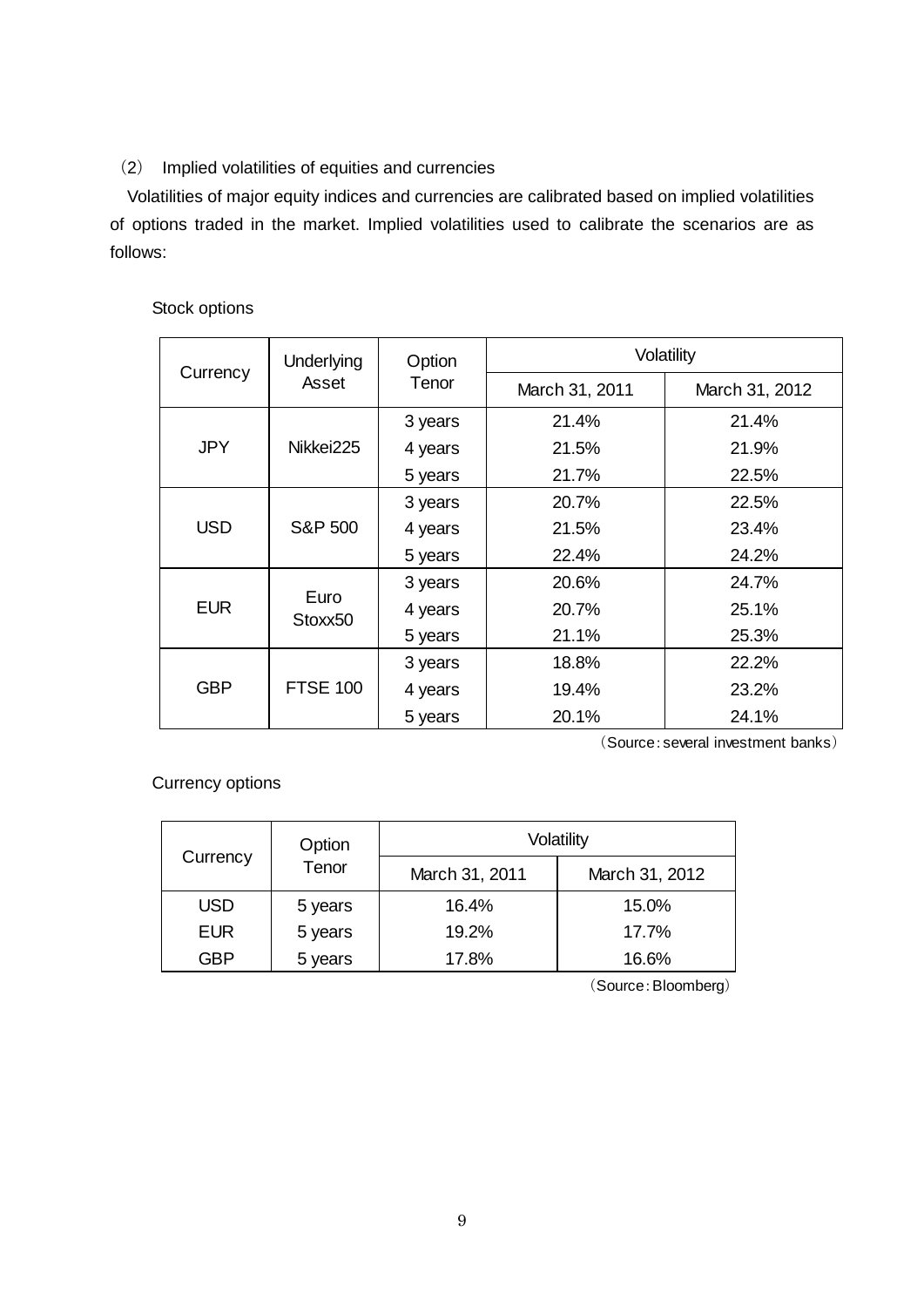### (3) Correlations

In addition to the implied volatilities described above, Sumitomo Life has calculated implied volatilities reflecting its asset portfolio and correlation factors. The share of each asset is assumed to be unchanged over the projection periods.

With regard to correlation factors, market-consistent data from exotic options with sufficient liquidity have not been observed in the market. Therefore, Sumitomo Life estimated correlation factors based on historical market data. Specifically, the monthly data from March 31, 2002 to March 31, 2012 have been used. The following table shows correlation factors between major variables.

|                      | 1 vear Rate<br>/JPY | 1year Rate<br>/USD | /EUR | 1year Rate 1year Rate<br>/GBP | USD/JPY | EUR/JPY | GBP/JPY | <b>NIKKEI</b><br>225 | S&P<br>500 | Euro<br>Stoxx50 | <b>FTSE</b><br>100 |
|----------------------|---------------------|--------------------|------|-------------------------------|---------|---------|---------|----------------------|------------|-----------------|--------------------|
| 1year Rate<br>/JPY   | 1.00                | 0.40               | 0.39 | 0.43                          | 0.18    | 0.06    | 0.20    | 0.40                 | 0.15       | 0.13            | 0.13               |
| 1year Rate<br>/USD   | 0.40                | 1.00               | 0.75 | 0.72                          | 0.48    | 0.18    | 0.34    | 0.38                 | 0.38       | 0.46            | 0.39               |
| 1year Rate<br>/EUR   | 0.39                | 0.75               | 1.00 | 0.75                          | 0.32    | 0.31    | 0.36    | 0.32                 | 0.44       | 0.47            | 0.41               |
| 1year Rate<br>/GBP   | 0.43                | 0.72               | 0.75 | 1.00                          | 0.33    | 0.11    | 0.34    | 0.28                 | 0.33       | 0.34            | 0.29               |
| USD/JPY              | 0.18                | 0.48               | 0.32 | 0.33                          | 1.00    | 0.52    | 0.67    | 0.42                 | 0.17       | 0.22            | 0.19               |
| EUR/JPY              | 0.06                | 0.18               | 0.31 | 0.11                          | 0.52    | 1.00    | 0.76    | 0.50                 | 0.47       | 0.35            | 0.37               |
| <b>GBP/JPY</b>       | 0.20                | 0.34               | 0.36 | 0.34                          | 0.67    | 0.76    | 1.00    | 0.46                 | 0.35       | 0.28            | 0.20               |
| <b>NIKKEI</b><br>225 | 0.40                | 0.38               | 0.32 | 0.28                          | 0.42    | 0.50    | 0.46    | 1.00                 | 0.65       | 0.61            | 0.63               |
| S&P<br>500           | 0.15                | 0.38               | 0.44 | 0.33                          | 0.17    | 0.47    | 0.35    | 0.65                 | 1.00       | 0.88            | 0.87               |
| Euro<br>Stoxx50      | 0.13                | 0.46               | 0.47 | 0.34                          | 0.22    | 0.35    | 0.28    | 0.61                 | 0.88       | 1.00            | 0.90               |
| <b>FTSE</b><br>100   | 0.13                | 0.39               | 0.41 | 0.29                          | 0.19    | 0.37    | 0.20    | 0.63                 | 0.87       | 0.90            | 1.00               |

(Source:Bloomberg)

c. Assumed investment yield used for the calculation of expected returns

Assumed investment yields on major asset categories used for the calculation of "Expected existing business contribution" in "2. Statement of changes in EEV" are as follows:

|                            | Assumed<br>investment yield |
|----------------------------|-----------------------------|
| <b>Fixed income assets</b> | 1.6%                        |
| Foreign bonds              | 3.0%                        |
| <b>Stocks</b>              | 7.0%                        |
| <b>Total</b>               | 2.3%                        |